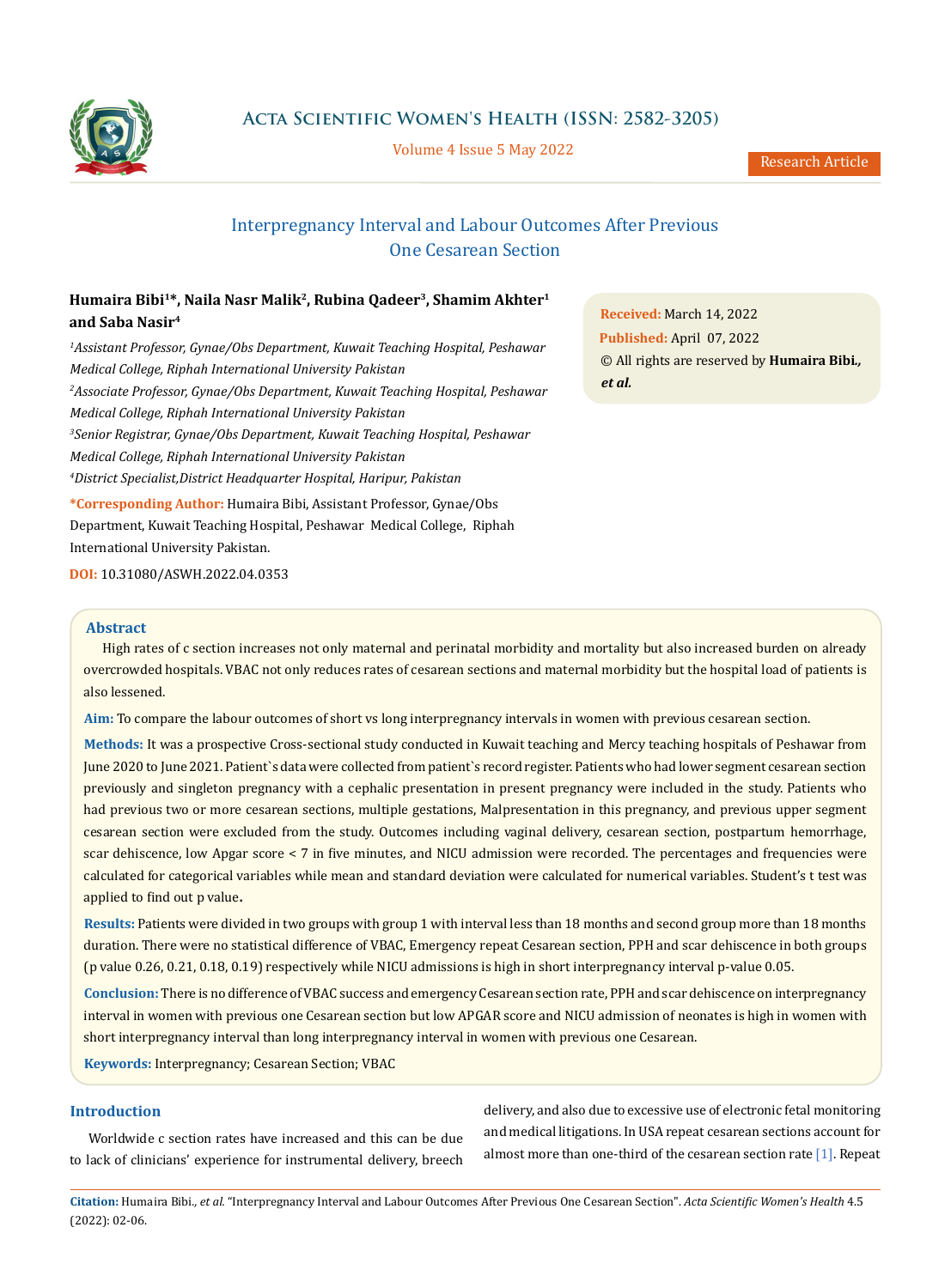c section significantly increases maternal and perinatal morbidity such as anesthesia complications, blood transfusions, prolonged hospital stay, thromboembolism, postpartum hemorrhage, morbidly adherent placenta, transient tachypnea of newborn, NICU admissions. A 203 studies meta-analysis shows increased maternal mortality (1.34%/10,000) with repeat cesarean section than VBAC (0.38%/10,000) while with VBAC perinatal mortality is high then repeat c section (13 vs 5/10,000). VBAC is cost-effective in terms of hospital stay however the main risk of VBAC is rupture of the uterus but a study conducted in China's county-level hospital shows uterine rupture of only 0.1% out of 1692 cases and in another study of 616 cases of VBAC only one uterine rupture was noted (0.16%) [2] various factors affect the success of VBAC including, previous vaginal deliveries, obstetric history, wound infection, suturing technique and suture material used in previous cesarean section and inter-pregnancy interval. Generally, an interpregnancy interval less than 18 months in term pregnancy is considered a short interpregnancy interval. Inter delivery interval of up to 18 months was associated with an increased rate of scar dehiscence during labor in previous cesarean scar patients [3]. Short interpregnancy interval is associated with poor scar healing and increased risk of scar dehiscence during labor, 9.5% scar dehiscence was noted in patients with short interpregnancy interval [4]. WHO recommended 24 months as a safe interpregnancy interval after previous cesarean section to reduce maternal and perinatal morbidity while the society of obstetricians and gynecologists of Canada (SOGC) recommended more than 18 months as inter delivery interval to reduce scar dehiscence risk. Radiographic and hysteroscopy evidence shows scar healing is incomplete between 6-12 months after cesarean section so 18 months inter delivery interval is considered safe for minimum scar healing and is associated with a low risk of scar dehiscence during the trial of labour after previous cesarean section [5]. Short interpregnancy interval of less than 6 months is not only a risk for uterine rupture but also a two to four-fold increased risk of maternal morbidity while a long interpregnancy interval of 60 months or more is not associated with maternal morbidity or uterine rupture. According to Huang and colleagues, the VBAC success rate was low in patients with inter delivery interval of less than 19 months (14%) than patients with long inter delivery interval  $(86%)$   $[6]$ . According to a study in Tanzania short pregnancy interval is less than 18 months between delivery of last baby and conception of index pregnancy

and VBAC failure in this group is high 29.3% and VBAC failure was because of meconium-stained liquor and poor progress during labour [7].

In Pakistan cesarean section rate was 2.7% in 1990-1991 and increased to 15.8% in 2012-2013 in poor socioeconomic women while in educated women this rate increased to 40.3% in 2012- 2013  $[8]$ . High rates of c section increases not only maternal and perinatal morbidity and mortality but also increased burden on already overcrowded hospitals. VBAC not only reduces rates of cesarean sections and maternal morbidity but the hospital load of patients is also lessened. The attitude of clinicians needs to be changed towards VBAC and women should be encouraged to have a trial of labour after previous cesarean section. Mostly short interpregnancy interval is taken as a risk factor for uterine rupture. In this study, we are going to compare labour outcomes in women who have short inter-pregnancy and long inter-pregnancy intervals and had previous delivery by cesarean section. Results of this study will be communicated to clinicians and it will help us to improve the rising cesarean sections rate.

#### **Objectives**

To compare the labour outcomes of short vs long interpregnancy intervals in women with previous cesarean section.

#### **Materials and Methods**

It was a retrospective Cross-sectional study conducted in Kuwait teaching hospital and Mercy teaching hospitals of Prime foundation Peshawar from June 2020 to June 2021 after ethical approval from ethical committee of college. Patient`s data was collected from patients record and registers and recorded in a preformed proforma. Total 121 patients were included in study. Patients who had lower segment cesarean section in a previous pregnancy and singleton pregnancy with a cephalic presentation in present pregnancy were included in the study. Patients who had previous two or more cesarean sections, multiple gestations, Malpresentation in this pregnancy, and previous upper segment cesarean section were excluded from the study. A detailed history of present pregnancy and past pregnancy and indications of previous cesarean section, and any complications of previous cesarean section were noted and the duration of conception after previous pregnancy was recorded in proforma. Data was analyzed

03

**Citation:** Humaira Bibi*., et al.* "Interpregnancy Interval and Labour Outcomes After Previous One Cesarean Section". *Acta Scientific Women's Health* 4.5 (2022): 02-06.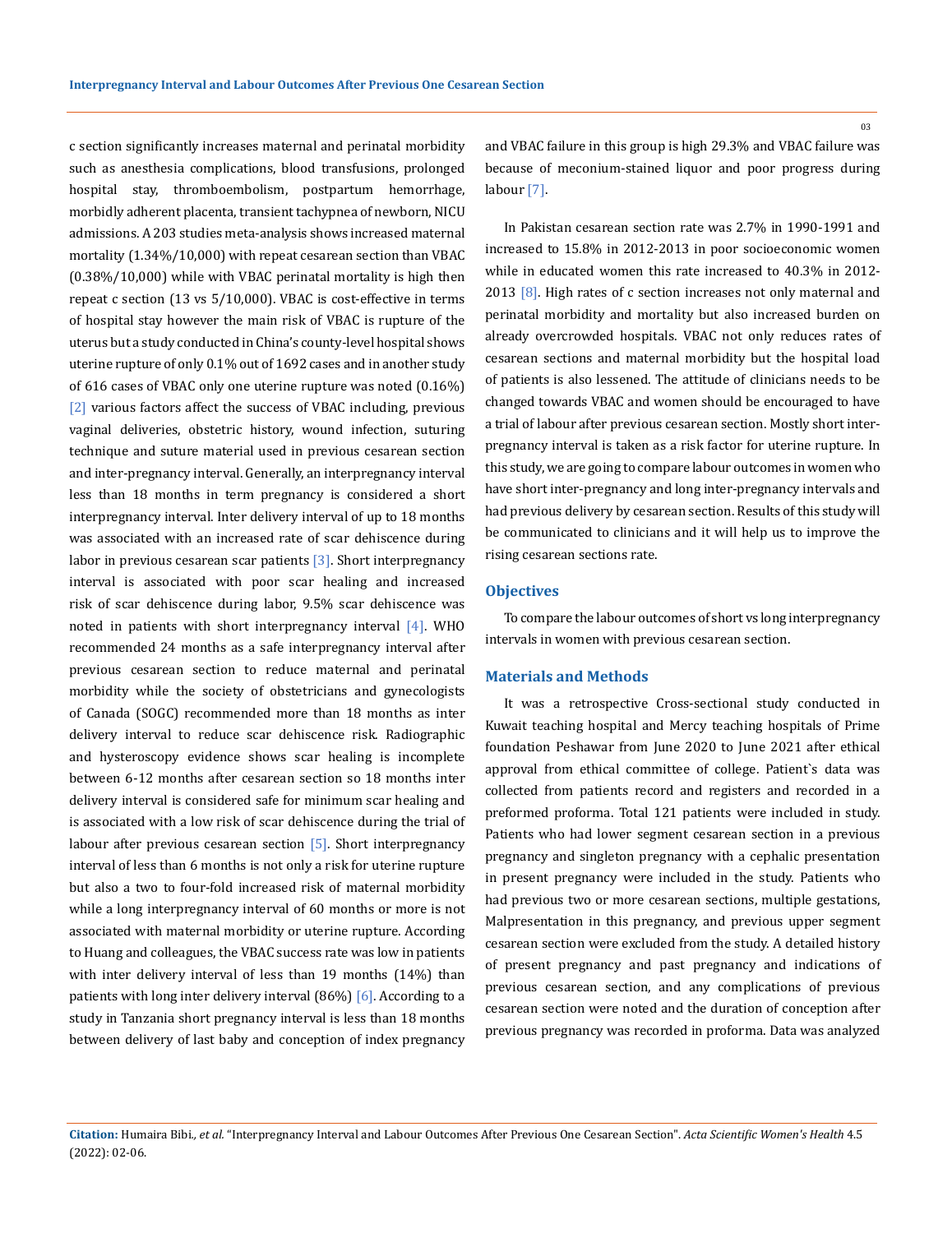$04$ 

in spss version 22.0. Outcomes including vaginal delivery, cesarean section, postpartum hemorrhage, scar dehiscence, low Apgar score< 7 in five minutes, and NICU admission were recorded. The percentages and frequencies were calculated for categorical variables while mean and standard deviation were calculated for numerical variables. Student's t test was applied to find out p value.

#### **Results**

This study data was divided into two groups, group 1 with patients having intervals from previous pregnancy less than 18 months and group 2 with patients having interpregnancy intervals more than 18 months. 36 patients had interpregnancy intervals less than 18months and 64 patients had interpregnancy intervals more than 18 months. Mean age of patients in both groups were  $28.30 \pm 4.21$  and  $28.13 \pm 3.12$  years and mean period of gestation

in both groups were  $38.16 \pm 0.65$  and  $38.51 \pm 1.03$  respectively. Mean duration of labour, number of previous pregnancies, period of gestation, and complications in index pregnancy is calculated (Table 1). Mechanical induction with intracervical catheter was done in 6 patients in group in which one patient had pregnancy induced hypertention and 5 patients were postdates, while all patients in group 1 had spontaneous onset of labour. Only 2 patients (5.6%) in group 1 had previous one normal vaginal delivery while 10 patients (15.6%) had previous one or two normal vaginal deliveries. Interpregnancy interval was calculated in months. Clinical outcomes i-e VBAC, cesarean section, PPH, scar dehiscence and NICU admissions calculated (Table 2). There is no statistical difference in emergency Cesarean section, VBAC, PPH and scar dehiscence in both groups. Low APGAR score and NICU admissions in neoborn is significantly high in group 1 (p value 0.05).

| <b>Parameters</b>                   | $\le$ 18 months duration (n = 39) | $>18$ months duration (n = 82) | p-value |
|-------------------------------------|-----------------------------------|--------------------------------|---------|
| Age (in years)                      | $28.30 \pm 4.21$ SD               | $28.13 \pm 3.12$ SD            | >0.05   |
| Previous Normal del                 | 2(5.12)                           | 14 (17.07%)                    | >0.05   |
| Duration of labour (hours)          | $9.30 \pm 1.95$ SD                | $9.45 \pm 2.47$ SD             | >0.05   |
| Parity of patients                  | Para one 37 (94.8%)               | Para one 68 (83%)              | >0.05   |
|                                     | Para two (5.2)                    | Para two 8 (9.7%)              |         |
|                                     | Para three                        | Para three 6 (7.3%)            |         |
| Nature of labour                    | Spontaneous 39 (100%)             | Spontaneous 75 (91.4%)         | 0.05    |
|                                     | Induced                           | Induced $(9.6\%)$              |         |
| Period of gestation<br>(weeks)      | $38.16 \pm 0.65$ SD               | $38.51 \pm 1.03$ SD            | < 0.05  |
| Complications in index<br>pregnancy | $1(2.56\%)$                       | 3(3.65%)                       | >0.05   |

**Table 1:** Characteristics of patients.

| <b>Parameters</b> | $\le$ 18 months duration (n = 39) | $>18$ months duration (n = 82) | p-value |
|-------------------|-----------------------------------|--------------------------------|---------|
| C section         | $(23.1\%)$<br>9                   | 27 (33%)                       | >0.05   |
| VBAC.             | 30 (76.9%)                        | 55 (67%)                       | >0.05   |
| NICU admission    | 06 (15.38%)                       | 04 (4.87%)                     | 0.05    |
| <b>PPH</b>        | $2(5.12\%)$                       | $1(1.21\%)$                    | >0.05   |
| Scar dehiscence   | $2(5.12\%)$                       | $1(1.21\%)$                    | >0.05   |

 **Table 2:** Clinical outcome.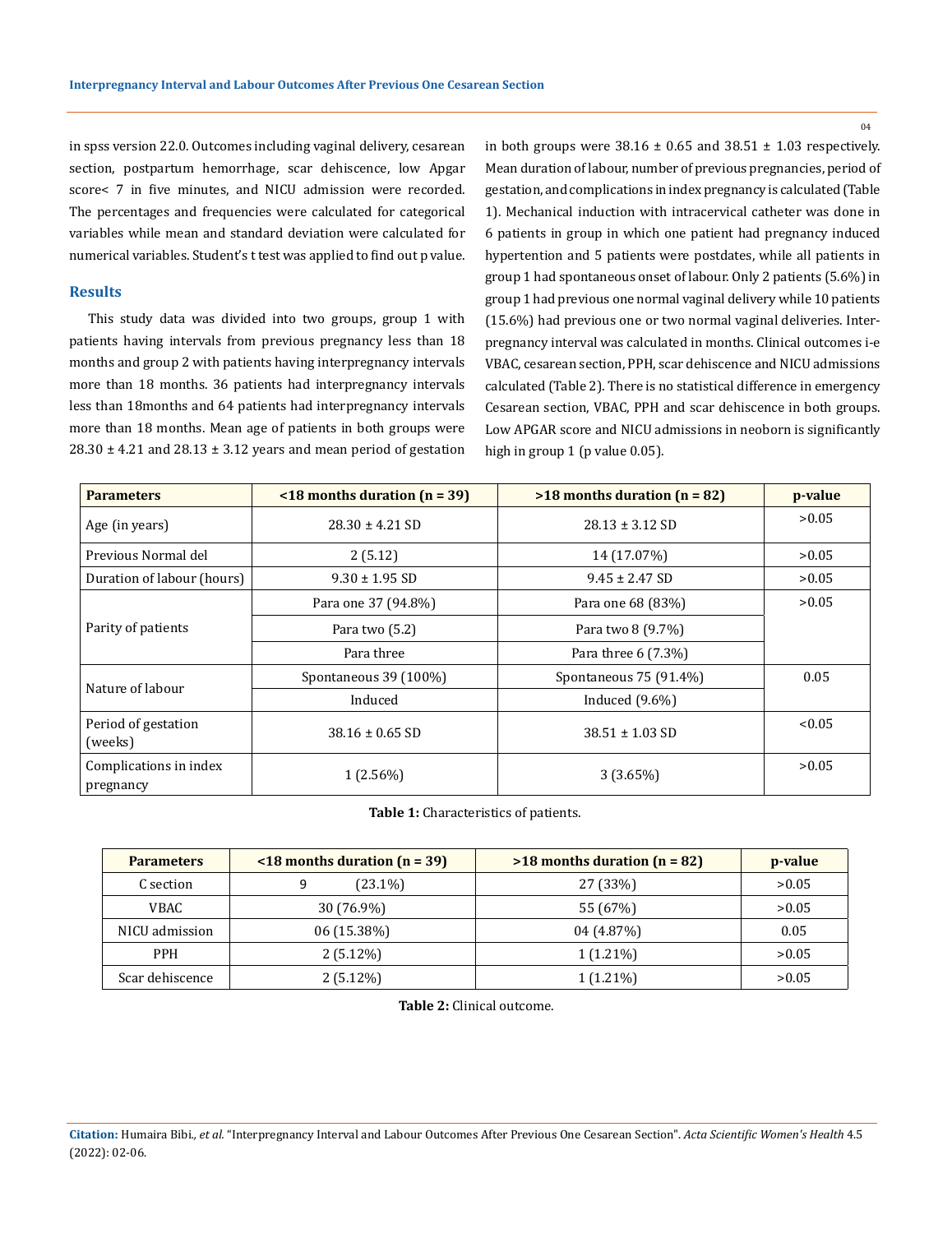#### **Discussion**

As the Cesarean section rate is increasing world wide, vaginal birth after Cesarean section in women who have one previous Cesarean section is considered a safe choice to reduce the risk of repeat Cesarean birth in pregnant women [9]. Trial of labour is considered a risk for scar rupture, post partum heamorrhage and emergency Cesarean section in patients with previous Cesarean delivery so obstetricians are extremely sensitive for making decision in such patients. A study conducted by Luo zc., *et al*. states majority of obstetricians do not recommend trial of labour after Cesarean section due to its associated risks, lack of proper guidelines, women preference for repeat Cesarean section and litigations due to complications [10]. Mostly women select elective Cesarean section with short inter pregnancy interval due to fear of complications [11]. RCOG recommends planned VBAC in women with previous Cesarean delivery to reduce the risks of maternal and perinatal morbidity and mortality associated with repeat Cesarean section [9]. Short interpregnancy interval is considered a risk factor for failure of VBAC and scar rupture  $[12,13]$ . Obstetricians are reluctant to give trial of labour to women with short interpregnancy interval. This study is conducted to compare the labour and perinatal outcomes in women who had short interpregnancy interval and long interpregnancy interval and had previous birth by cesarean section. In our study there is no statistically significant difference of interpregnancy interval on success of VBAC in the next pregnancy (76.9% vs 67% p value >0.05) which is comparable with a previous study  $[14]$ . These results are comparable with study conducted by Torjano G., *et al*. states that there is no relation of Interpregnancy interval and adverse pregnancy outcomes while inter delivery interval of less than 18 months is associated with increased risk of scar dehiscence  $[15]$ . Repeat Cesarean section rate in both groups is comparable (23% vs 33%, p-value >0.05). These results could be due to majority of women in our study presented in advance labour and had spontaneous onset of labour which contributed in success of VBAC and no intervention or augmentation of labour was used. Majority of women with interpregnancy interval more than 18 months were booked and presented in latent phase of labour so were subjected to continuous fetal monitoring during labour and few were also subjected to induction by intracervical catheter due to some medical complication or postdate pregnancy, so these factors contributed to increased Cesarean section rates. Continuous fetal monitoring contributes to increased risk of operative delivery

during labour [18]. Devane D., *et al*. states that admission CTG and continuous electronic monitoring during labour increases risk of Cesarean delivery and instrumental delivery than intermittent heart rate monitoring during labour [19]. Majority of short interval pregnancy women were presented in advanced labour due to fear of repeat Cesarean delivery because of short interpregnancy interval, so this factor contributed in success of VBAC.

In our study NICU admission was significantly high in short interpregnancy group women (15.38% vs 4.37%, p-value 0.05) and these results are similar with a study conducted in Tanzania which shows short interpregnancy interval is associated with low APGAR score and NICU admissions [16]. According to Hefley., *et al*. short interpregnancy interval of less than 6 months and long interpregnancy interval > 60 months is associated with increased neonatal complications like respiratory problems, intraventricular heamorrhage, and periventricular leukomalacia [17]. In our study short interpregnancy interval was associated with more neonatal complications and hospital admissions of babies and leading to psychological and economic stress for the parents. In our study the rate of pph and scar dehiscence is increased in short interpregnancy interval (5.12% vs 1.21%) but there is no statistical difference in both groups (p value 0.19 and 0.18 respectively i.e. > 0.05). According to Rani H., *et al*. there is no difference of visual health of cesarean scar with respect to interpregnancy interval [3]. Uterine scar needs at least 18 months for healing [5] and during that time if woman gets pregnant again this increases stress on already healing scar so risk of scar dehiscence and pph is increased. According to Almas., *et al*. Short interpregnancy interval of less than 18 months is associated with thinning of scar and increased risk of scar rupture while long interpregnancy interval of  $> 18$  months is associated with healthy and thick scar (3.93 mm vs 5.25 mm thickness) respectively [20]. Interpregnancy interval of less than 6 months is associated with scar rupture and increased blood transfusion and maternal morbidity while long interpregnancy interval is not associated with major complications [21].

#### **Conclusion**

There is no difference of VBAC success and emergency Cesarean section rate, PPH and scar dehiscence on interpregnancy interval in women with previous one Cesarean section but low APGAR score and NICU admission of neonates is high in women with short interpregnancy interval than long interpregnancy interval in women with previous one Cesarean section.

05

**Citation:** Humaira Bibi*., et al.* "Interpregnancy Interval and Labour Outcomes After Previous One Cesarean Section". *Acta Scientific Women's Health* 4.5 (2022): 02-06.